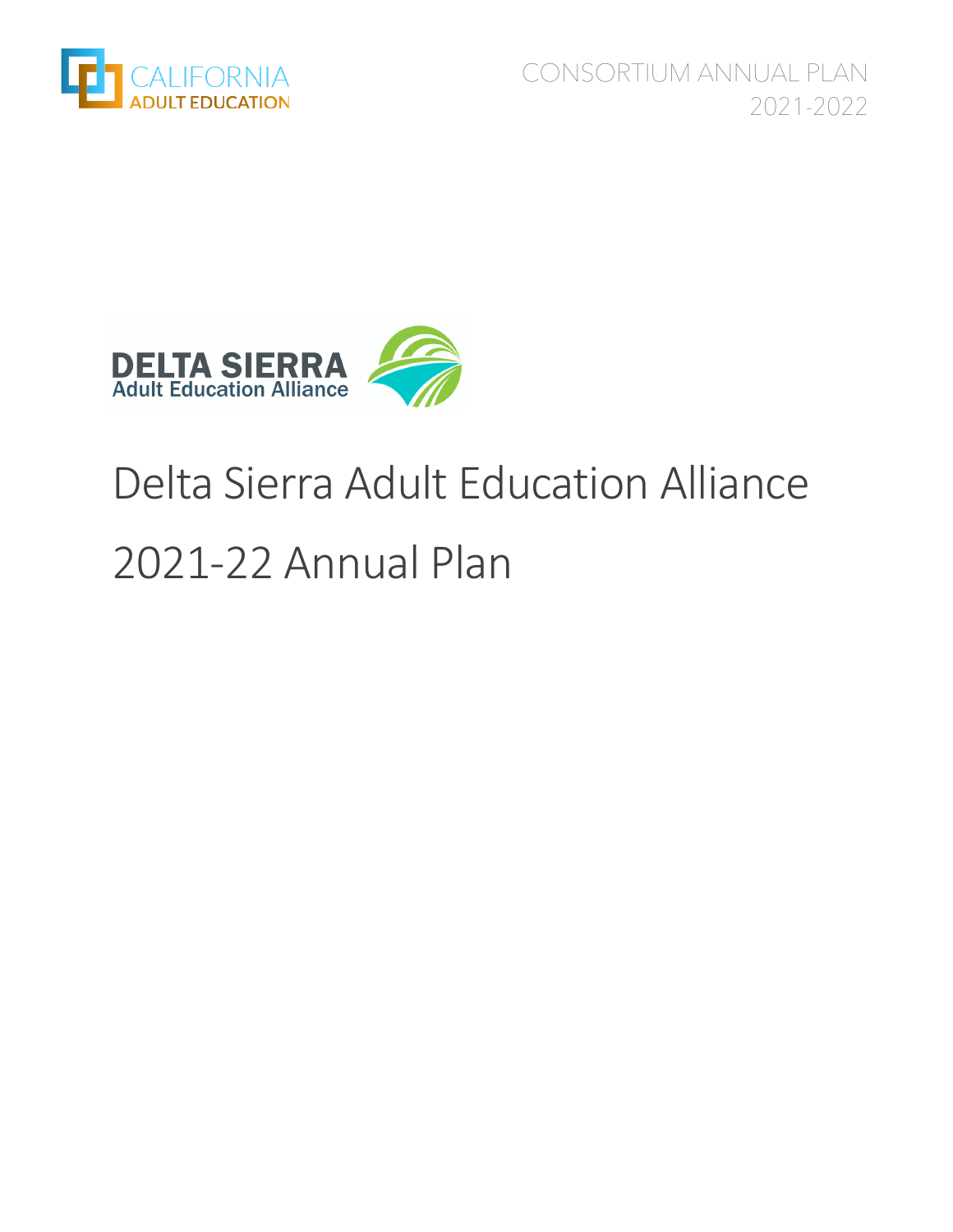

# Table of Contents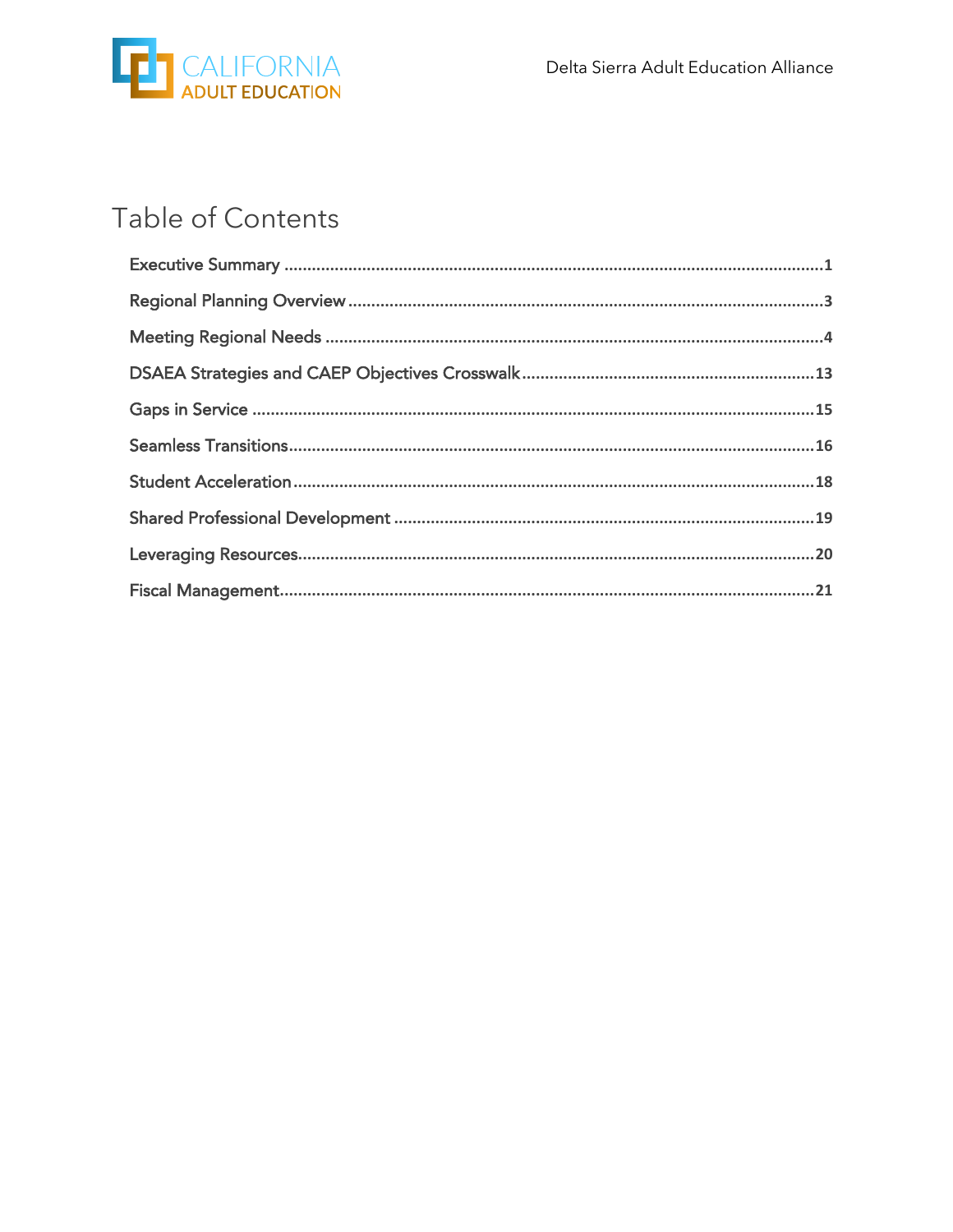### Executive Summary

### **Consortium Overview**

The Delta Sierra Adult Education Alliance (DSAEA) supports the educational and economic success of adult learners in the San Joaquin Delta Community College District. The DSAEA brings together education, civic and business leaders, workforce development agencies, social service providers, community-based organizations, labor and employers from Lodi, Manteca, Stockton, Tracy and the broader San Joaquin Delta Community College District service area. Additional members include the River Delta Unified School District, Lincoln Unified School District Calaveras County Office of Education and San Joaquin County Office of Education.

The consortium's mission is to promote the educational and economic advancement of adult learners through the coordination and alignment of educational and supportive programs and services. The consortium continues to step forward together to respond to challenges and opportunities presented by the Covid-19 pandemic.

Members continue to provide student educational and support services through a variety of existing platforms. and explore new ways of reaching students to support their enrollment and persistence. Staff across all member agencies are actively communicating to share resources and develop strategies to support students. Members have implemented a variety of distance and hybrid learning approaches to support students. Members are in the process of returning to in-person instruction.

### **20-21 Accomplishments**

- Providing distance, hybrid and in-person instruction as possible during the ongoing pandemic. Members modified and innovated their instructional and student support methods to provide students with a variety of ways to continue their educational efforts. Many of these developments will be adapted for long-term use as the field responds to the changing needs and dynamics of adult learners.
- Supporting the ongoing development of a Transportation, Distribution and Logistics Advanced Manufacturing (TDL-AM) pathway. The consortium continues to provide professional development activities for all members to support pathway development. The consortium funded a contract with WestEd to provide these professional development activities as well as conduct employer outreach and labor market research. In collaboration with the San Joaquin County WorkNet.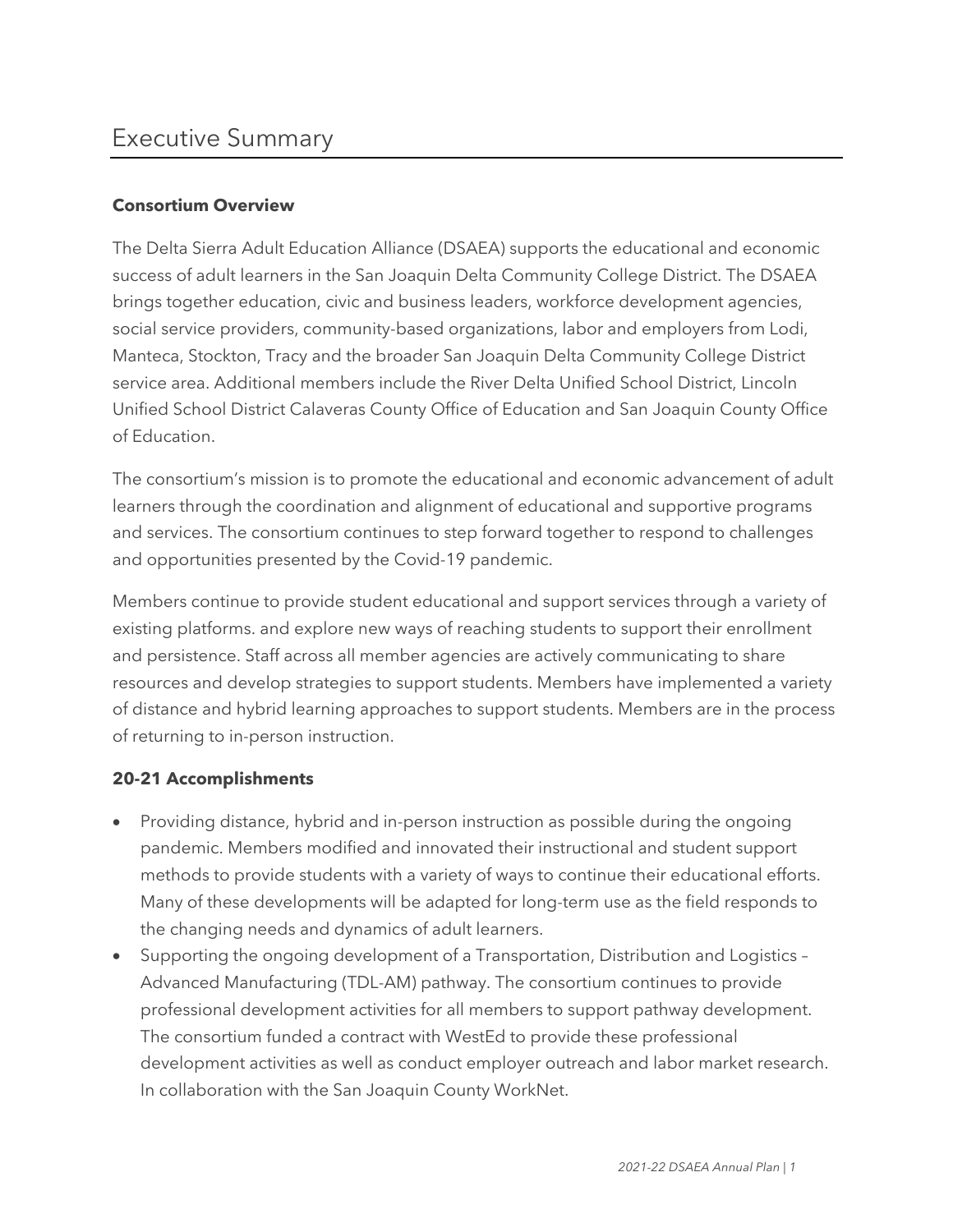- Continuing to provide leadership for Allied Health Pathways as part of HealthForce Partners Northern San Joaquin Valley through efforts such as the collaborative delivery model for additional CNA classes and the MA bootcamp. These efforts include active collaboration with WorkNet, Community Medical Centers and Delta College. Planned curriculum developments include a health career pathway exploration component with targeted support from transition specialists.
- Emphasizing the role of the Transition Specialists at Adult Schools to support student transitions to college, career & community goals.
- Designing and implementing co-enrollment processes for students as part of SB 554, including for undocumented immigrants.
- Developing and offering a learning community at Delta College, DARTE (Directing Adults on the Right TrAC) for co-enrolled adult school students completing their High School Diplomas. Participants receive academic, financial and career counseling support while completing college level course.
- Reviewing Delta College enrollments to better understand the transition activities of Adult School students. An initial analysis of enrollments over the last five years indicates that approximately 350 DSAEA Adult School student transition to Delta annually and 95 achieve AA/AS or transfer to 4-Year University per year.
- Increasing the focus on the Immigrant Integration strategy area including working directly with the Migration Policy Institute and San Joaquin County Immigrant Integration Collaborative on immigrant-specific data collection, analysis, and program development. This focus also served to identify family literacy programming and support for highly educated immigrants as two key areas for future focus.
- Participating in the English Language Learners Pathways to Careers grant with WorkNet by developing a referral process and convening and Integrated Resources Team with multiple agency and CBO partners.
- Initiating discussions about providing support for homeless students or students facing homelessness in response to the homelessness crisis. Initial discussions will be carried forward into the three-year planning process as the homelessness issue is an important opportunity for multi-agency collaboration and coordination. DSAEA is a participating partner in the WorkNet HOPE project to support the homeless population with employment.

### **Primary Goals for the 2021-22 School Year**

• Developing a 3-year regional adult education plan by supporting all members with sitebased Data and Planning Teams to assess community needs in their service areas and identify responses to address the 9 planning mandates in AB 104, state guidance and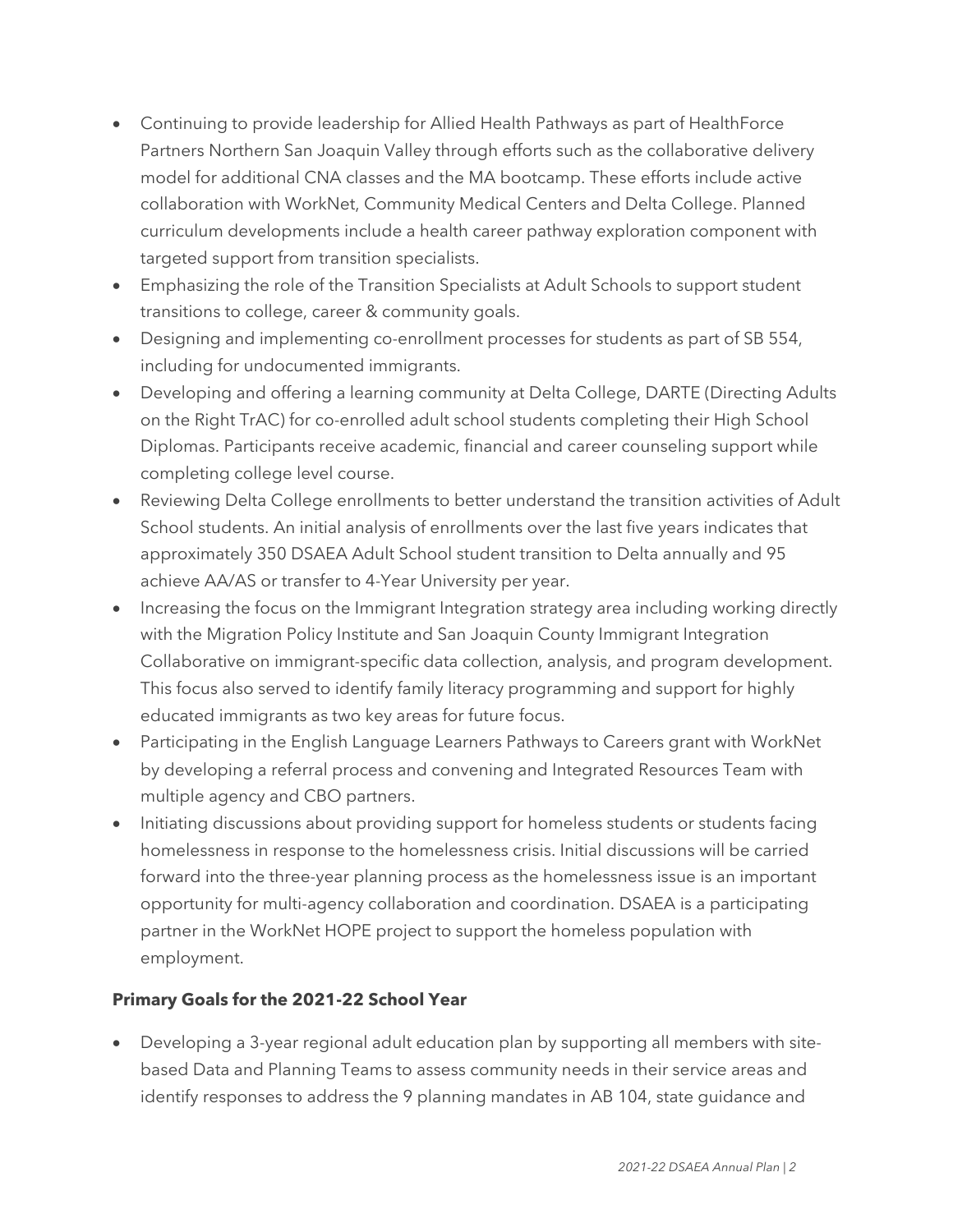DSAEA shared directions. These agency level analyses and plans will be synthesized together with consortium wide strategies to inform the consortium's Regional Plan Update.

- Supporting all members to address the challenges of providing distance education and supportive services during the pandemic to existing students and reaching out to community members not currently served by adult education
- Strengthening ongoing consortium operations and leadership through the Strategic Planning and Capacity Building team
- Improving student access, progress and outcomes through innovations in adult education services
- Developing the Transportation Distribution Logistics -Advanced Manufacturing Pathway
- Increasing focus on Immigration Integration strategy including Family literacy for immigrants and support for highly educated immigrants
- Continuing to build the Allied Health Pathway and related programming
- Developing technology and distance learning practices as well as addressing digital divide issues and developing staffing and programming supports to engage adult learners in the current context of blended and hybrid instruction.

# Regional Planning Overview

The consortium is actively implementing the 3-year plan with member agency administration leadership. Member representatives are responding to the new realities of providing distance learning and student support services during the pandemic. Key areas of focus during this coming year will be

- Improving access, progress and outcomes through innovations in adult education services
- Transportation Distribution Logistics -Advanced Manufacturing Pathway
- Immigration Integration
- Allied Health Pathway

Strategy development and implementation will be led by consortium members and partners. The Strategic Planning and Capacity Building (SPCB) Team and staff team will provide overall support to these efforts.

Strategy leaders will work with the staff team to develop and implement a project plan and timeline that engages DSAEA members and external stakeholder partners to achieve the desired outcomes for 2021-22.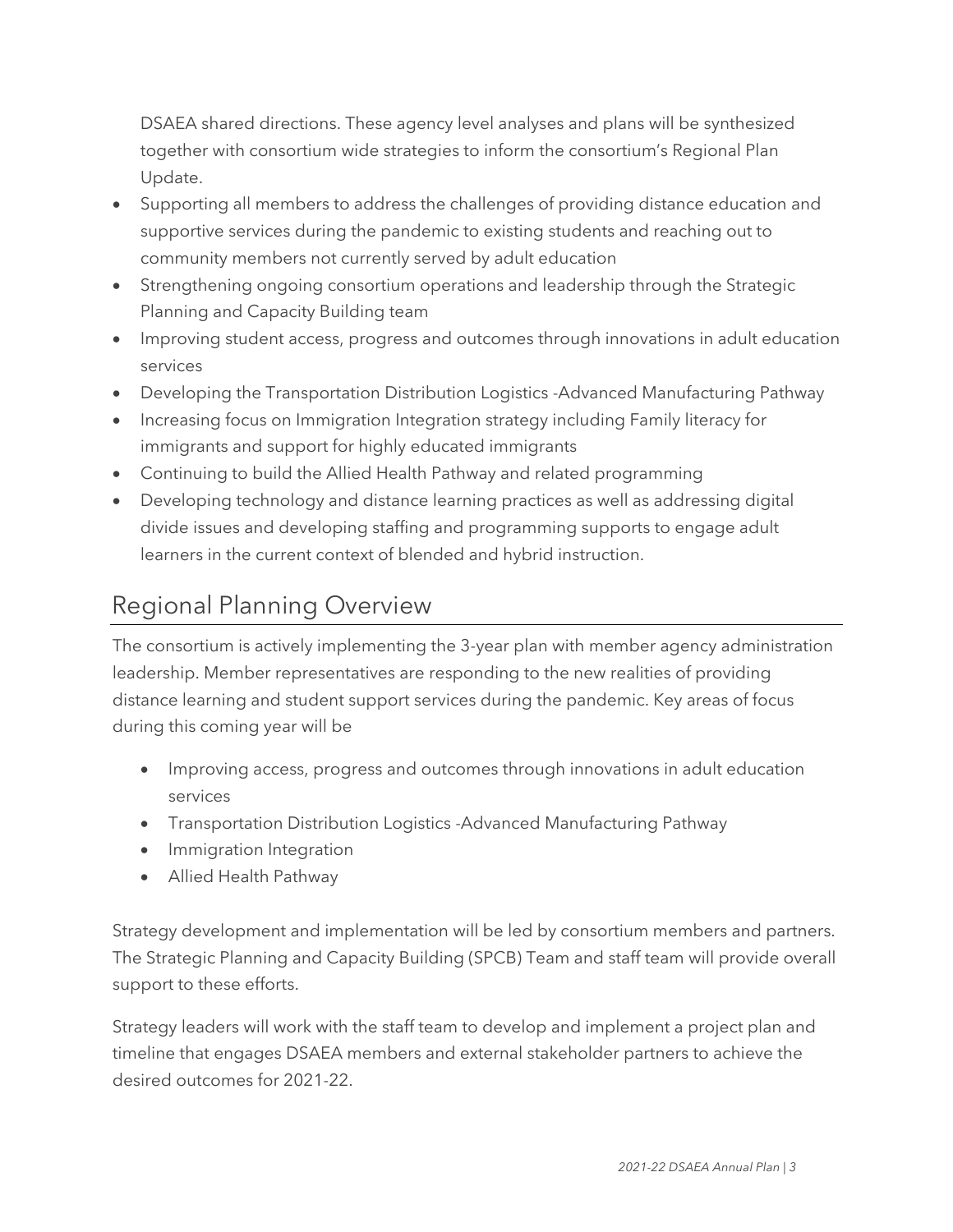The DSAEA seeks to find effective ways to meet the needs of low-skilled workers and provide support to those most impacted by the pandemic. As of May 2021, the unemployment rate in the Stockton-Lodi MSA is 8.3 percent compared to 7.7 percent statewide. A report from the University of the Pacific's Center for Business and Policy Research indicates that the growth industries and occupations in the Northern San Joaquin Valley are low wage (Farm, Warehouse and Social Assistance) and higher income jobs are declining (Hospitals, Information, Technical Services, Management). According to the Program for the International Assessment of Adult Competencies' (PIAAC) U.S. Skills Map the numeracy and literacy skills of San Joaquin residents aged 16-74 are below the State and national average.

A 2020 demographic analysis completed by the Migration Policy Institute on behalf of the DSAEA found that of all immigrant workers in the region, 68% are in low-skilled occupations that require a high school diploma or less and little to moderate on-the-job training, such as construction laborers, cashiers, restaurant workers, home health aides. Immigrants are a demographically important group in the region served by DSAEA. Immigrant adults represented 30% (161,000) of the 529,000 adults in DSAEA. In comparison, immigrants represented 17% of all adults in the U.S. and 34% in CA.

The regional language, educational and economic needs of the region are all areas the DSAEA strives to address in coordination with partner agencies. Enrollment history in related program areas at member agencies (Adult Basic and Secondary Education and English as a Second Language) for the 2020-21 school year indicate that regional need far outpaces DSAEA service delivery. The gap between need and service delivery underscores the need for increased and improved service delivery to meet community need. The strategies described in the annual plan are designed to address these needs.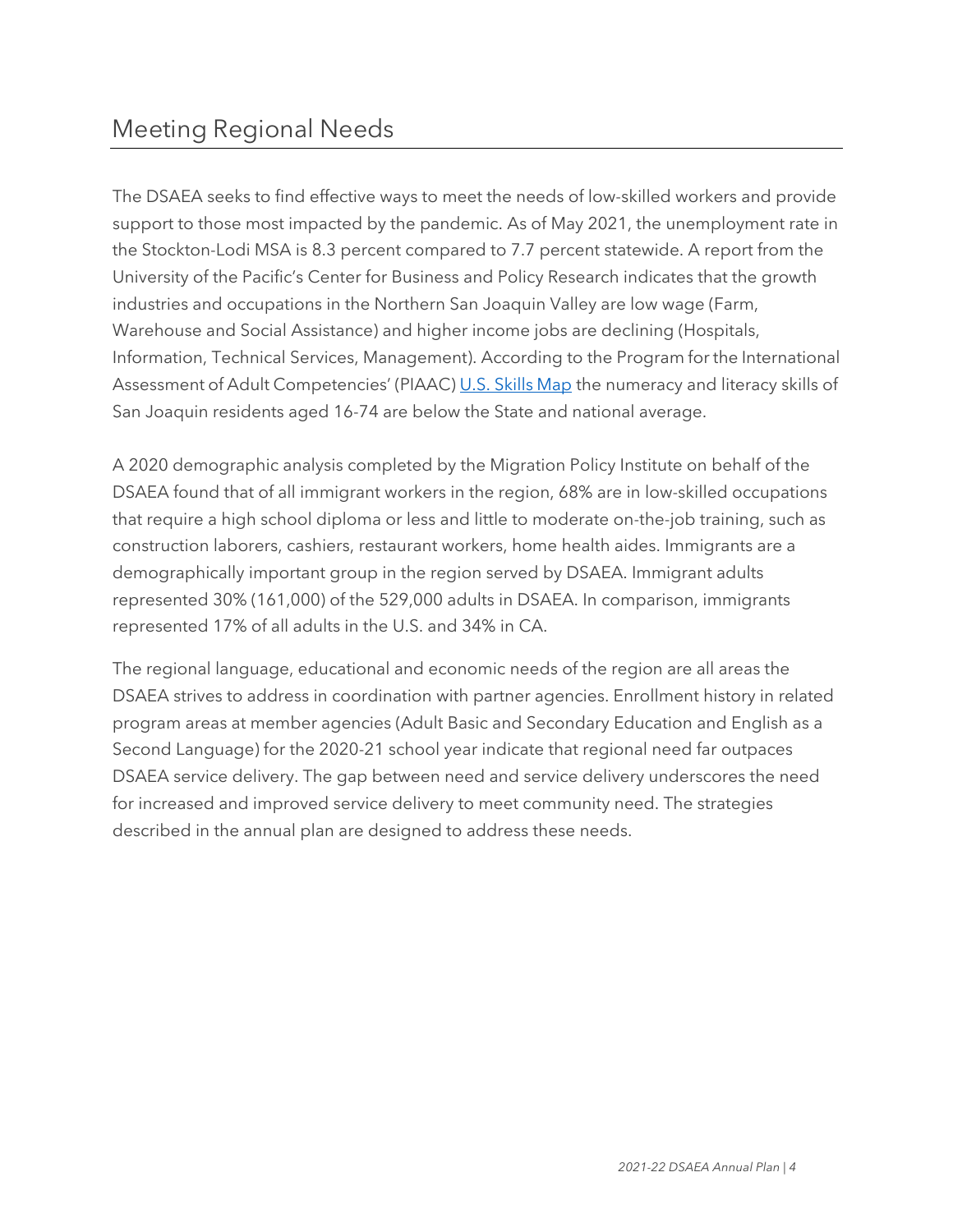### **DSAEA Needs and Gaps**

The table below describes consortium-wide and school district need indicators, 2020-21 program participation (12+ hours of instruction) and highlights the resulting gap indicator. The gap indicators highlight the need for additional and enhanced service delivery across all of the main CAEP program areas to meet regional need.

|                                                           | School District Need Data and Program Participants (12+ Hours of instruction) |                      |                                               |                                              |                |                |                      |  |  |
|-----------------------------------------------------------|-------------------------------------------------------------------------------|----------------------|-----------------------------------------------|----------------------------------------------|----------------|----------------|----------------------|--|--|
|                                                           |                                                                               | Need                 |                                               |                                              |                |                | Participants (20-21) |  |  |
| <b>District</b>                                           | # and % of<br>Population 25<br>years + and no<br><b>HSD</b>                   | $#$ of<br>Unemployed | # of unemployed<br>and lacking HSD<br>$(18+)$ | Limited English<br>Proficiency<br>(estimate) | ABE/ASE        | <b>CTE</b>     | ESL                  |  |  |
| Calaveras County                                          | 4,590 (10%)                                                                   | 2,270                |                                               | 845                                          | 25             |                | 4                    |  |  |
| Lincoln Unified                                           | 5,760 (18%)                                                                   | 2,222                |                                               | 7,000                                        | $\overline{a}$ |                | 70                   |  |  |
| Lodi Unified                                              | 22,600 (20%)                                                                  | 6,450                |                                               | 25,000                                       | 208            | 55             | 119                  |  |  |
| Manteca Unified                                           | 15,200 (19%)                                                                  | 4,292                |                                               | 17,000                                       | 144            | 88             | 171                  |  |  |
| River Delta Unified                                       | 1,283 (10%)                                                                   | 510                  |                                               | 1,500                                        | 1              | $\overline{a}$ | 2                    |  |  |
| San Joaquin County Office<br>of Education                 | See DSAEA numbers below                                                       |                      |                                               |                                              |                |                |                      |  |  |
| <b>Stockton Unified</b>                                   | 33,480 (27%)                                                                  | 8,941                |                                               | 37,000                                       | 842            | 171            | 526                  |  |  |
| <b>Tracy Unified</b>                                      | 9,010 (17%)                                                                   | 2,660                |                                               | 11,000                                       | 155            | $\overline{a}$ | 244                  |  |  |
| <b>DSAEA</b>                                              | 96,180 (21%)                                                                  | 26,450               | 7,655                                         | 105,000*                                     | 1,375          | 314            | 1,693                |  |  |
| Gap Indicator- Enrollments<br>as a percentage of need met | 1.4% of need<br>met                                                           | 1.2% of<br>need met  | 4.1% of need met                              | 1.6%* of need met                            |                |                |                      |  |  |

• The count of Consortium-wide population of English Language Learners is for people age 18 or older. Through an analysis of Barriers to Employment data there are known to be an additional 557 ELLs enrolled in non-ESL program areas. These students were added to the count of ESL students to derive a more accurate picture of the need currently being met by the consortium.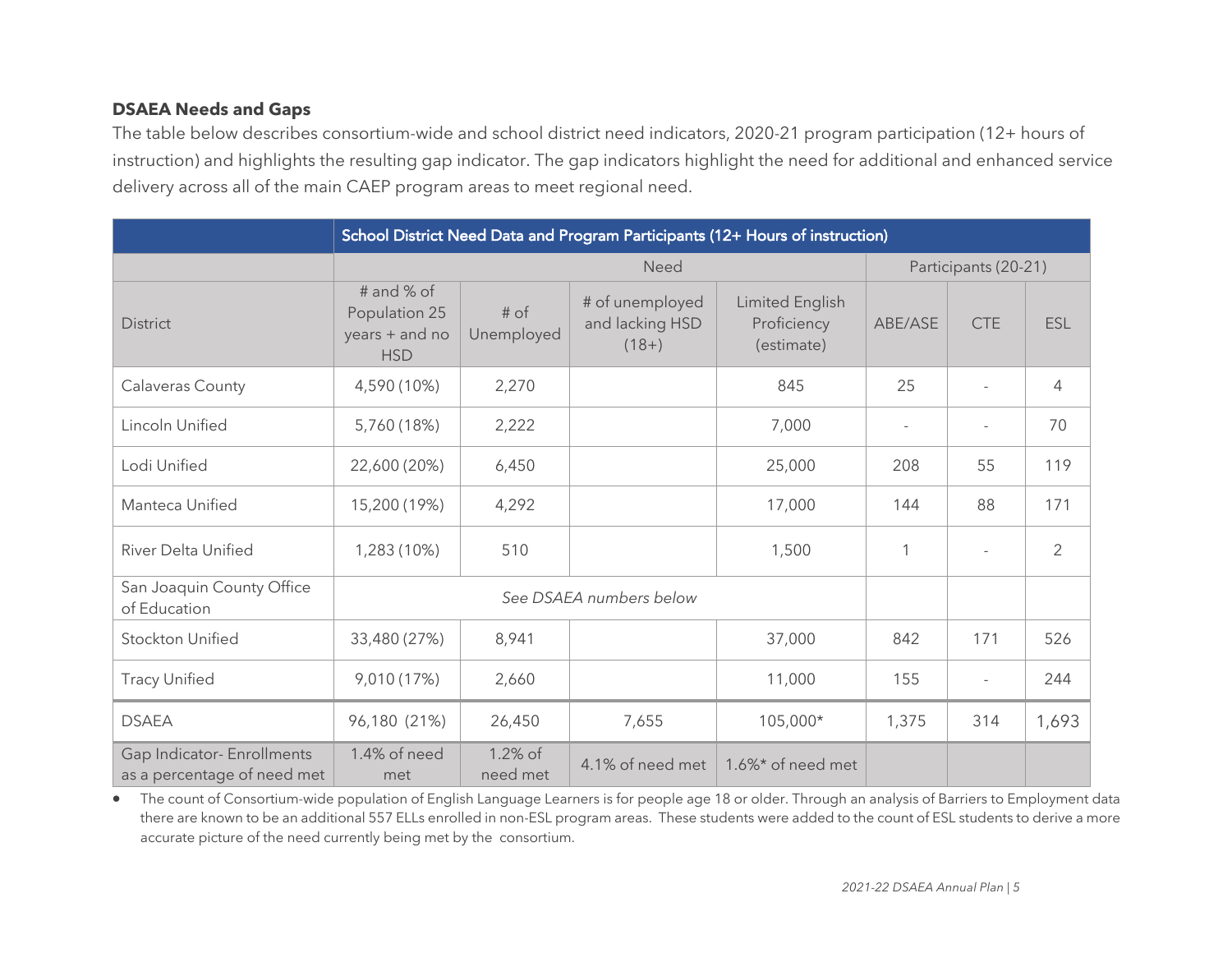### **Program Area Participation Rates**

The table below describes program area participation rates during the 2020-21 program year for students that completed 12 or more hours of instruction. The percentages are based on a duplicated count of 2,695 students (Workforce Preparation count was added to CTE). these percentages provide a general sense of the program participation rates.

| <b>Program Area</b> | <b>DSAEA</b> |
|---------------------|--------------|
| ESL                 | 40%          |
| ABE/ASE             | 49%          |
| <b>CTE</b>          | 11%          |

#### **Percentage of English language Learners in Non ESL classes**

There are a significant number of English Language Leaners DSAEA students participating in non-ESL classes. These students may need additional supports to succeed in their classes. The number below are based on member agency Barrier to Employment Reports and indicate a total of 557 English Language Learners that are enrolled in non-ESL classes. Barriers are recorded for all students regardless of instructional hours.

| <b>Program Area</b> | <b>Count of ELL students</b> |
|---------------------|------------------------------|
| ABE/ASE             | 518                          |
| CTE/Workforce Prep  | 39                           |
| Total               | 557                          |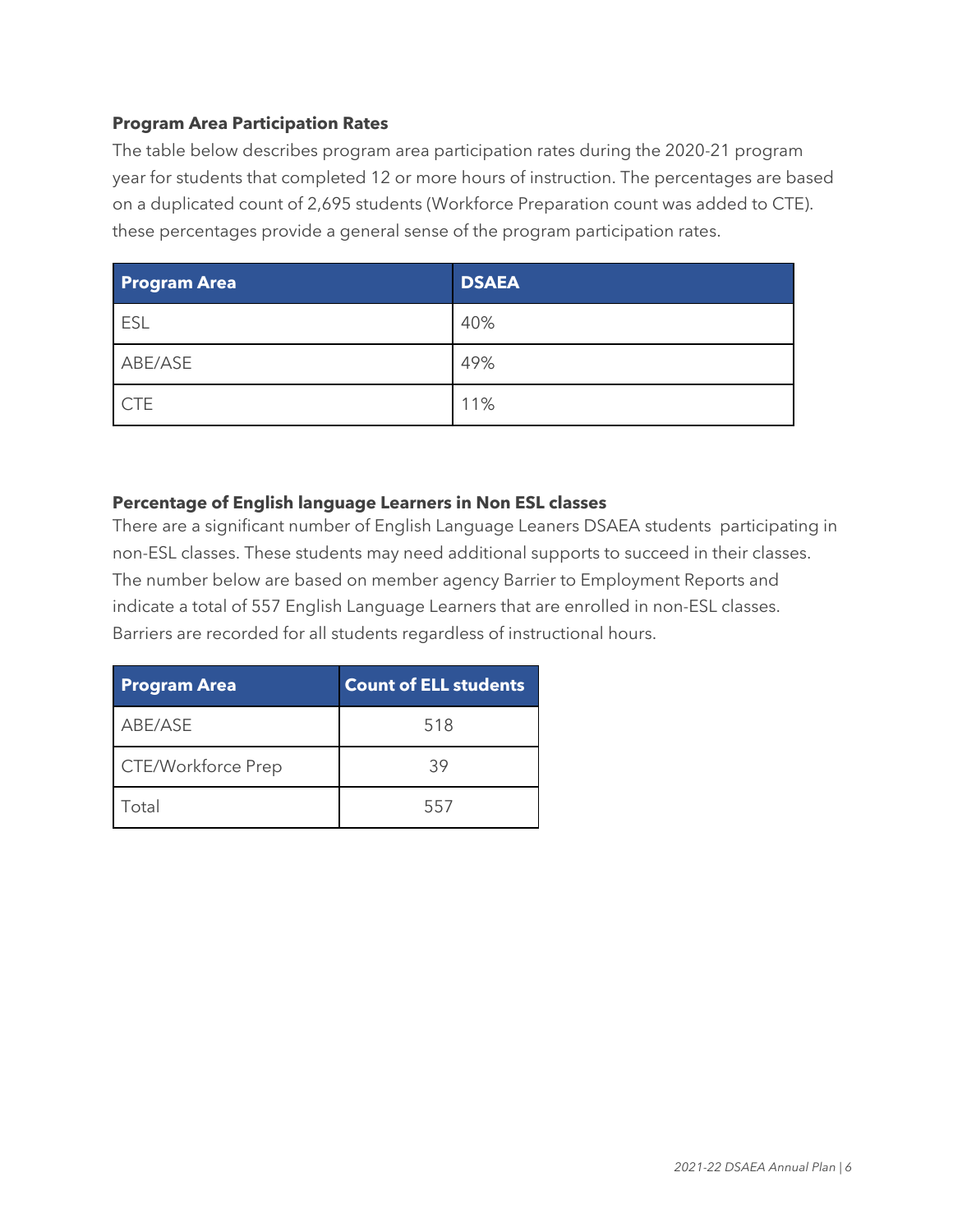#### **Barriers to Employment**

Participating students face numerous barriers to employment. Student data collected during the 2020-21 school year show that many students have multiple barriers. It is anticipated that as Barriers to Employment data collection efforts improve, these percentages may increase. These barriers are also likely reflected in the broader regional population. DSAEA administrators will review this data to better understand student needs and develop specific support strategies to address them. The most commonly cited barriers are:

- English Language Learner
- Cultural Barriers
- Long-Term Unemployed
- Low-Levels of Literacy
- Low Income
- Migrant and or Seasonal Farmworker
- Single Parent

| Percentage of Students with Number of Reported Barriers by Agency |                                             |                                |                                                 |                                                |                                        |                                                             |              |  |
|-------------------------------------------------------------------|---------------------------------------------|--------------------------------|-------------------------------------------------|------------------------------------------------|----------------------------------------|-------------------------------------------------------------|--------------|--|
| Number of<br><b>Reported</b><br><b>Barriers</b>                   | <b>Wind River</b><br><b>Adult</b><br>School | Lodi<br><b>Adult</b><br>School | <b>Manteca</b><br><b>Adult</b><br><b>School</b> | <b>Stockton</b><br>School for<br><b>Adults</b> | Tracy<br><b>Adult</b><br><b>School</b> | <b>Calaveras</b><br>County<br>Office of<br><b>Education</b> | <b>DSAEA</b> |  |
| 0                                                                 | 44%                                         | 10%                            | 19%                                             | 1%                                             | 27%                                    | 0%                                                          | 9%           |  |
|                                                                   | $0\%$                                       | 37%                            | 35%                                             | 16%                                            | 12%                                    | 64%                                                         | 20%          |  |
| 2 or more                                                         | 56%                                         | 54%                            | 46%                                             | 83%                                            | 61%                                    | 36%                                                         | 71%          |  |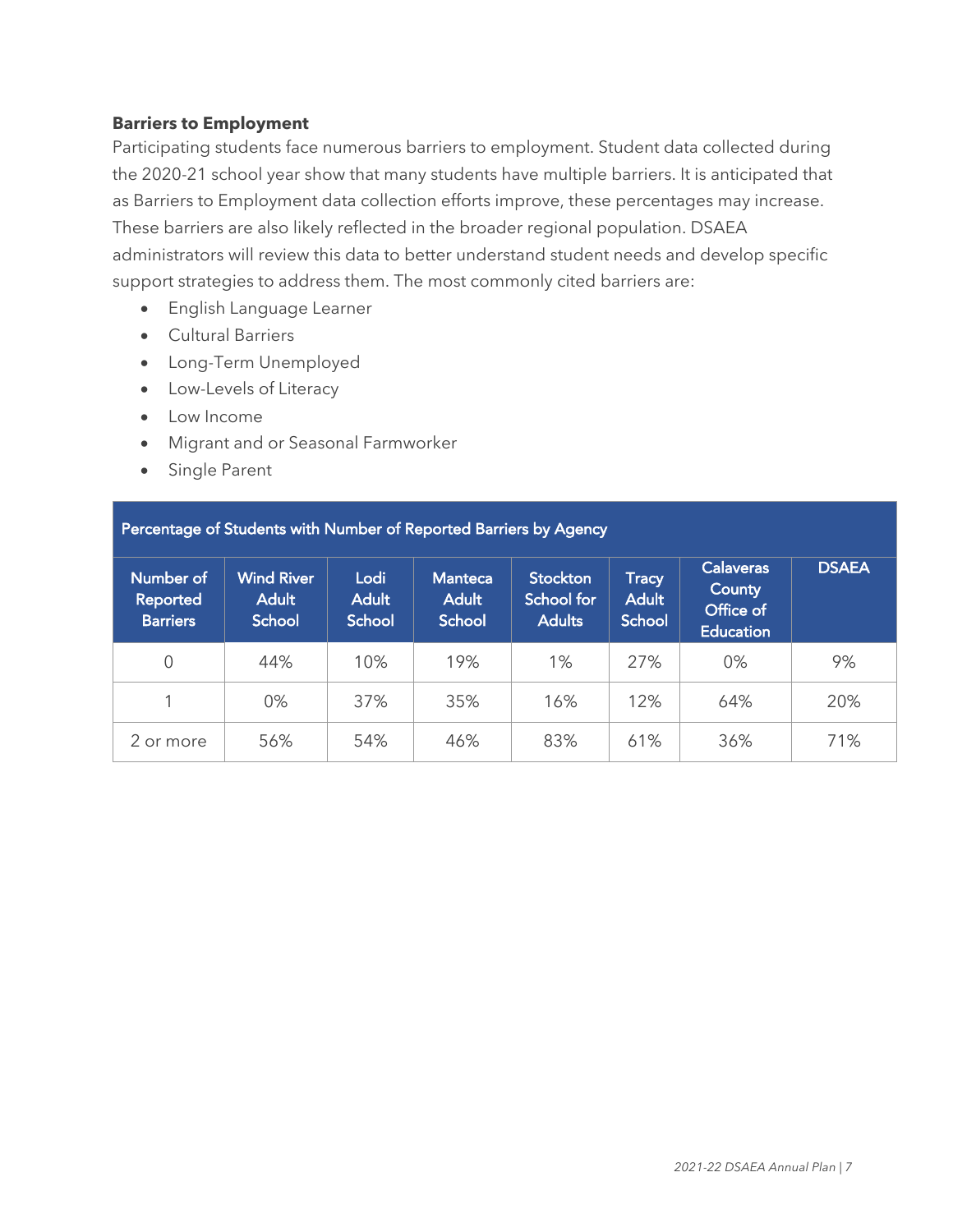#### **Who We are Serving**

The following data describes basic demographics of the students served across the consortium and program participation during the 2020-21 school year. The demographic data includes all students who provided this information and does not distinguish for the level or type of service provided. The total student count that the percentages are based on in this table is 4,976.

| <b>Age Range</b> | <b>DSAEA</b> | <b>Race</b>               | <b>DSAEA</b> |
|------------------|--------------|---------------------------|--------------|
| $18 - 21$        | 15%          | White                     | 70%          |
| 22-29            | 25%          | Asian                     | 15%          |
| 30-39            | 30%          | <b>Black</b>              | 9%           |
| 40-49            | 17%          | Pacific Islander          | 1%           |
| 50-59            | 9%           | <b>Native</b><br>Hawaiian | 1%           |
| 60-69            | 3%           | Filipino                  | 2%           |
| $70+$            | 1%           | American<br>Indian        | 7%           |
|                  |              | Unspecified               | 4%           |
| <b>Gender</b>    | <b>DSAEA</b> | <b>Ethnicity</b>          | <b>DSAEA</b> |
| Male             | 30%          | Hispanic                  | 62%          |
| Female           | 69%          | Non-Hispanic              | 37%          |
|                  |              | Unspecified               | 1%           |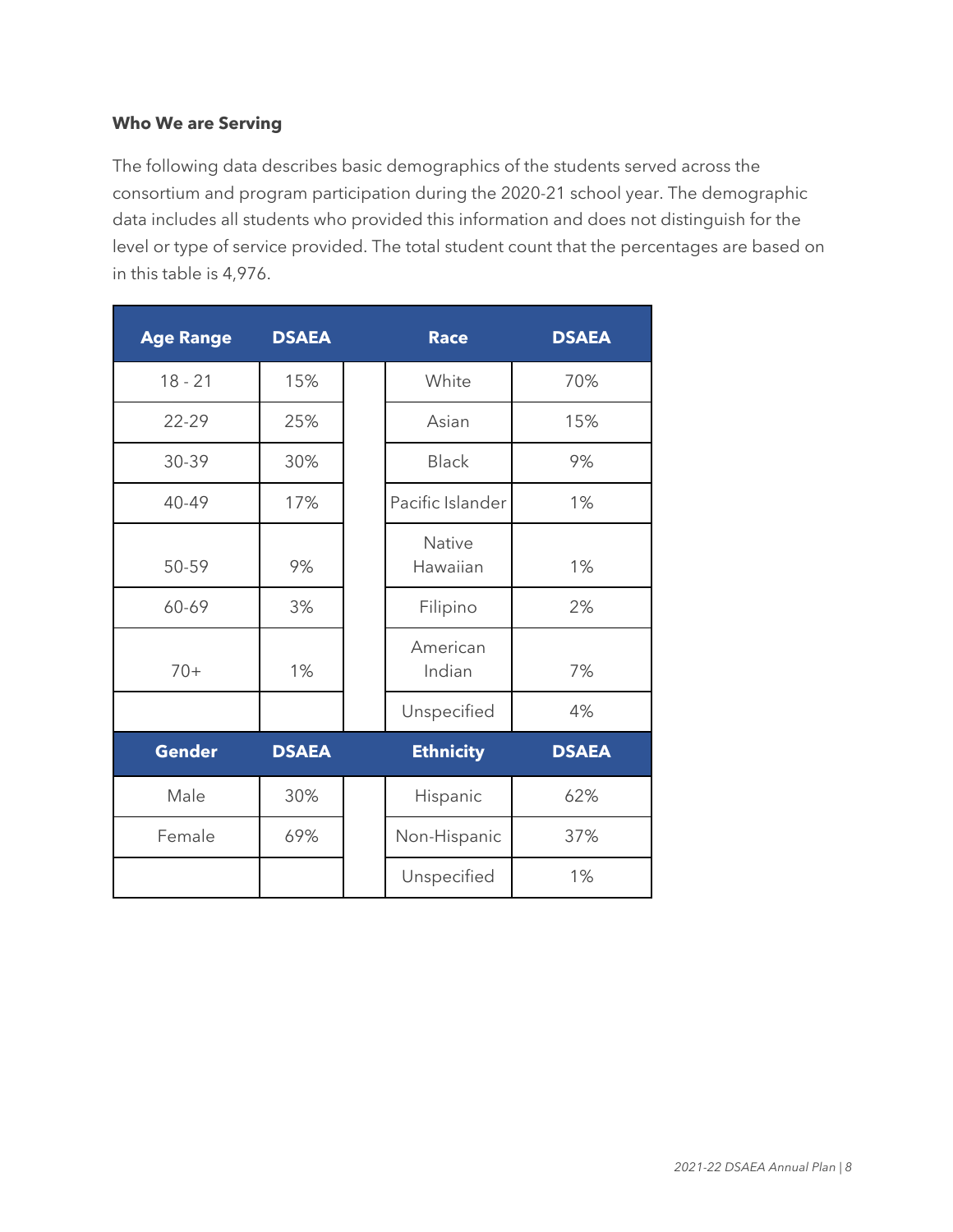### **Languages**

As depicted in the Native Language table below Spanish and English are the two predominant native languages spoken by DSAEA students. There are many other languages represented as native languages in smaller numbers across the consortium reflecting the diversity of the regional population. Some of these languages are represented in higher numbers at specific schools.

| <b>Native Language</b> | % of Students |
|------------------------|---------------|
| English                | 44%           |
| Spanish                | 40%           |
| Farsi                  | 3%            |
| Other                  | 2%            |
| Vietnamese             | 1%            |
| Chinese                | 1%            |
| Panjabi                | 1%            |
| Arabic                 | 1%            |
| Cambodian              | 1%            |
| Urdu                   | 1%            |
| Tagalog                | 1%            |
| Unspecified            | 1%            |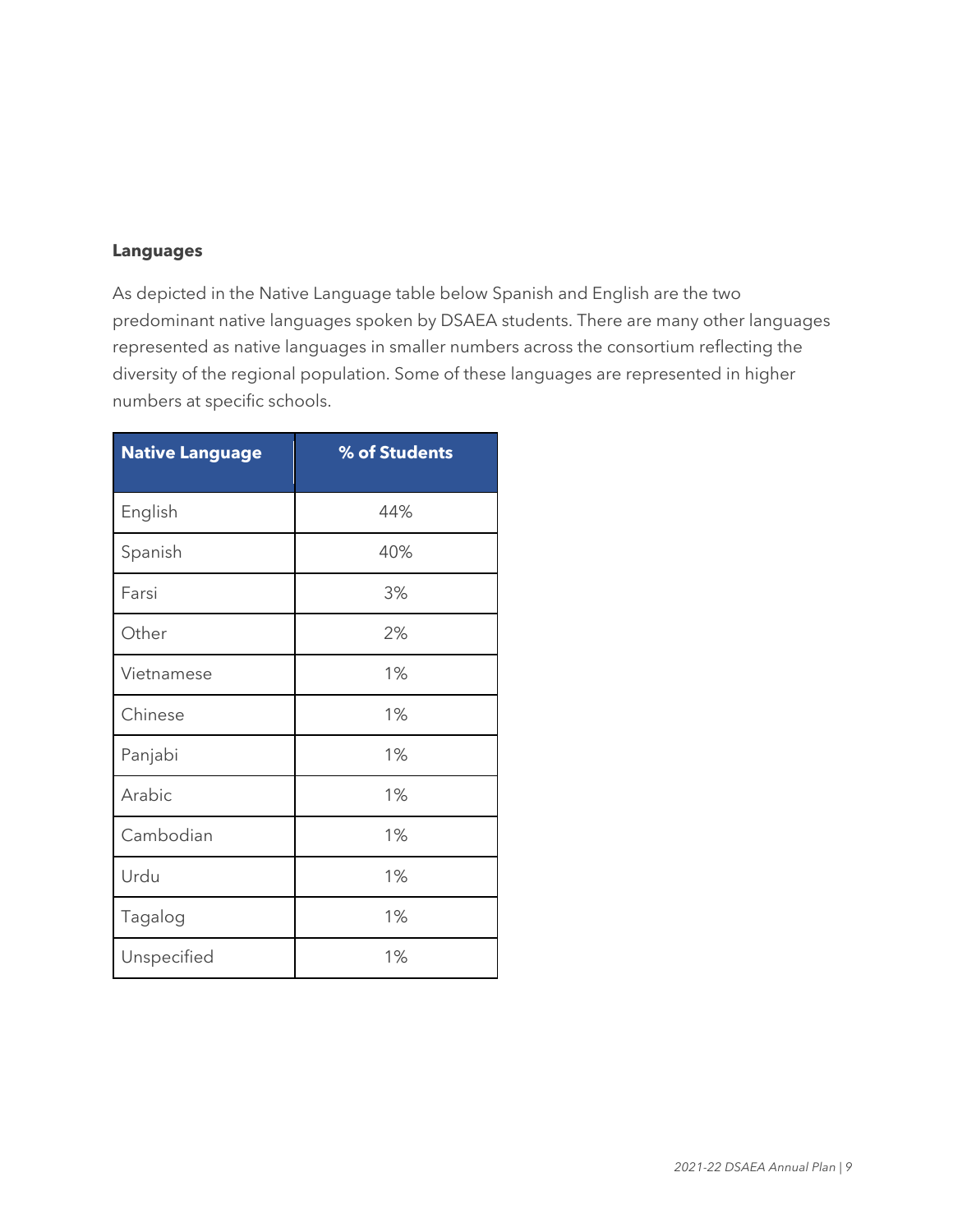### **Description of How the Gaps Were Identified**

Indicators of regional need were determined by reviewing and selecting key characteristics from the CAEP interactive regional fact sheets. The data provides a preliminary picture of need related to key program areas.

Future analysis of need will focus on learning more about sub-regional specific needs and population characteristics as well as the needs of special populations such as:

- Formerly incarcerated
- Foster youth
- Homeless
- Parents of Young Children

Existing participant demographic information was compiled to establish a baseline understanding of who the DSAEA is currently serving.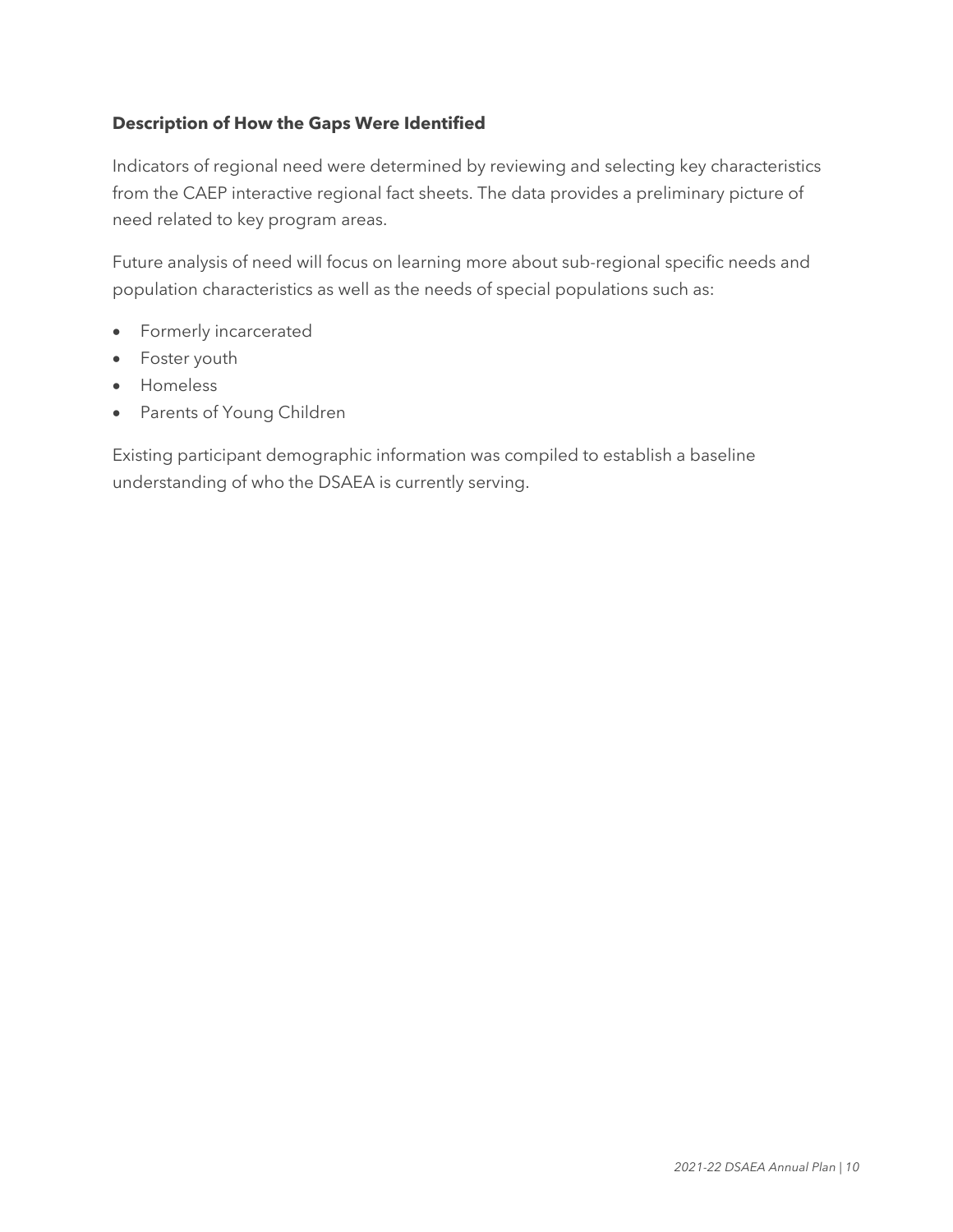#### **Description of How Effectiveness Will Be Measured**

Effectiveness will be an ongoing discussion topic for the Steering Committee and Adult Education Leadership Network (AELN). Program effectiveness will be discussed through structured dialogues with key program stakeholders including students, teachers, counselors, administrators and community based organizations. In addition to this qualitative data collection strategy, program effectiveness will be regularly measured and reviewed through key CAEP program data points such as:

- **Transitions**
- **Outcomes**
- Literacy Persistence and literacy gains
- Program Persistence

Program administrators participate in regular consortium-wide data teamwork sessions and are working together to identify trends and related actions in the CAEP data. Program effectiveness will also be measured by:

- Tracking strategy area outcomes as described in the Strategy area logic models
- Collecting and reviewing progress indicator data for each strategy as described in the three year plan
- Collecting and reviewing the formative and summative data for strategy prototyping as described in the three year plans
- Review regional demographic need indicators

#### **DSAEA Program Data**

The following table depicts basic program data for the 2020-21 school year. This program data will be reviewed and refined in combination with other data to better understand how programs are meeting student needs.

| <b>Persistence</b>                                                                              | <b>DSAEA</b> |
|-------------------------------------------------------------------------------------------------|--------------|
| % of Students Served that Enroll in Instructional Program                                       | 86%          |
| % of Students that complete at least 12 hours of instruction (Participation Rate)               | 63%          |
| % of students with 12 + hours and completed a pre/post test (Persistence Rate)                  | 61%          |
| % of students with 12 + hours, completed a pre/post test and a level gain<br>(Performance Rate) | 31%          |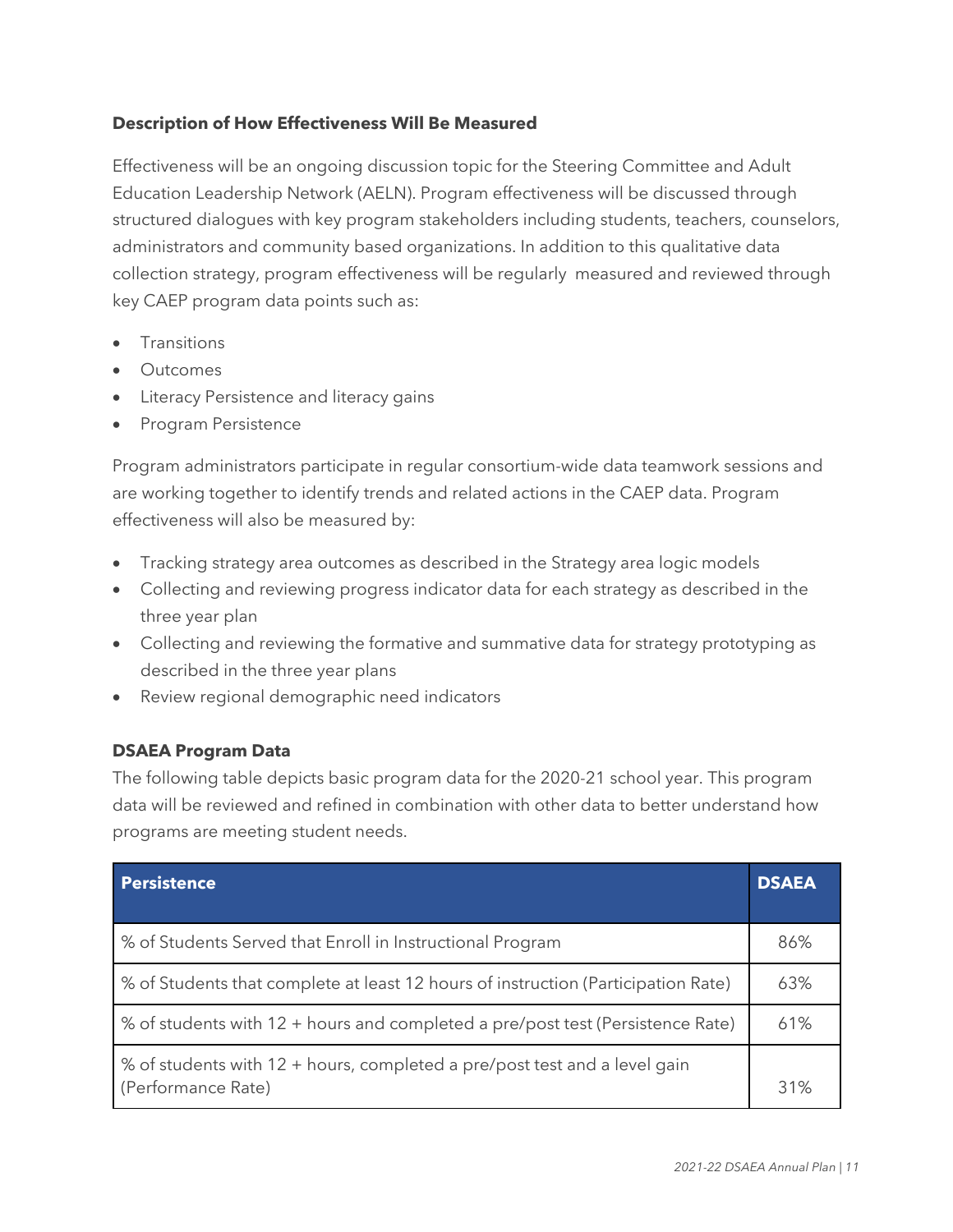### **DSAEA Outcomes**

The following table summarizes DASEA Outcomes for the main CAEP program objectives. This outcome data will be reviewed regularly by members to identify areas to address and improve.

| <b>Outcomes</b>                                                      | <b>Description</b>                                                                                                                                      | 18-19 | $19 - 20$ | 20-21 |
|----------------------------------------------------------------------|---------------------------------------------------------------------------------------------------------------------------------------------------------|-------|-----------|-------|
| High School<br>Diploma/Equivalency                                   | High School Diploma, Passed GED,<br>Passed HiSET, and Passed TASC                                                                                       | 239   | 195       | 178   |
| Post-Secondary<br>Outcome                                            | College Degree (AA,AS,BA,BS),<br>Graduate Studies, Training Credential,<br>Occupational Licensure/Certificate,<br>Apprenticeship                        | 27    | 38        | 21    |
| Employment<br>(Gained after<br>Program Entry)                        | Students who gain employment after<br>enrolling in or completing an ESL,<br>ABE, ASE, or CTE program                                                    | 519   | 410       | 351   |
| Increase Wages<br>(Gained after<br>Program Entry)                    | Students who increase wages after<br>enrolling in or completing an ESL,<br>ABE, ASE, or CTE program                                                     | 116   | 111       | 421   |
| ABE<br>Educational<br><b>Functioning Level</b><br>(EFL) Gains        | Students who achieve one or more EFL<br>learner gains based on the National<br>Reporting System (NRS) as measured<br>by the CASAS assessment (ELA/Math) | 609   | 470       | 375   |
| <b>ESL</b><br>Educational<br><b>Functioning Level</b><br>(EFL) Gains | The number of times a student<br>progressed to or beyond one<br>educational functional level.                                                           | 1,425 | 1,207     | 375   |
| Immigrant<br>Integration Indicator                                   | Students that passed an EL Civics<br>module related to immigrant<br>integration                                                                         | 0     | 1         | 459   |
| Students<br>Transitioning to Post<br>Secondary                       | Students who transition from ABE,<br>ASE, or ESL into a CTE or for-credit<br>college program that is not<br>developmental                               |       | 421       | 307   |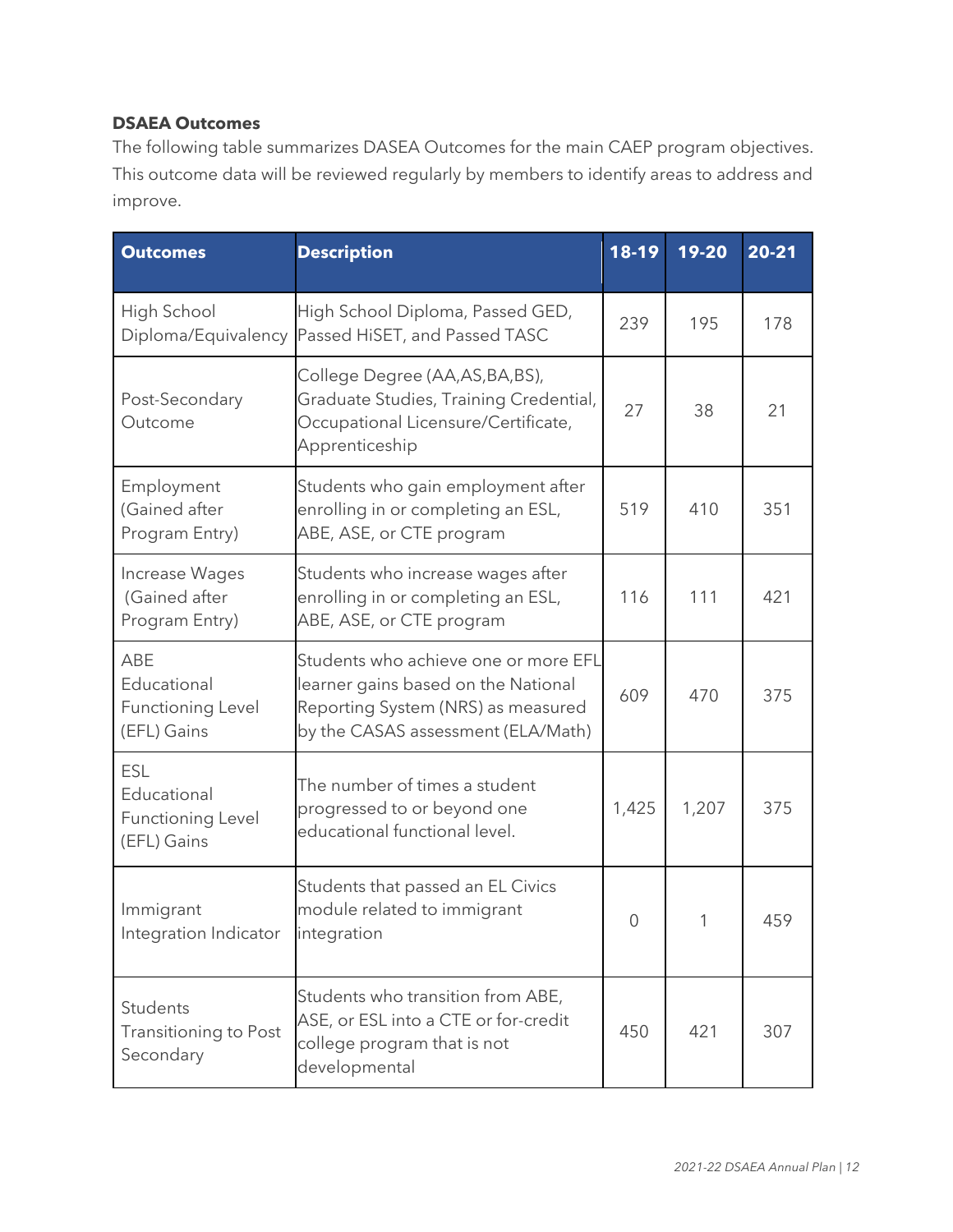### DSAEA Strategies and CAEP Objectives Crosswalk

The following section of the Annual Plan describes the DSAEA 3-Year Plan strategies to meet the CAEP Program Objectives. For each 3-Year Plan strategy a set of desired outcomes for the 2021-22 year have been identified. These are listed on the crosswalk table on the following page. The crosswalk table displays both the DSEA Strategies and the CAEP Objectives and shows how the strategies relate to the objectives with either a primary or secondary focus as described below:

**Primary:** The strategy has a primary focus on addressing the CAEP objective. For example, Service Alignment has a primary goal to serve more of the need for adult education by a) referring more participants to services b) connecting current students to support services, and c) providing greater coordination of case management

**Secondary:** The strategy will help meet the CAEP objective. For example, the Transition Strategy is primarily focused on supporting existing students rather than increasing capacity to address gaps in service.

For further detail on the identified strategies, please refer to the DSAEA 3-Year Plan (2019- 2022) .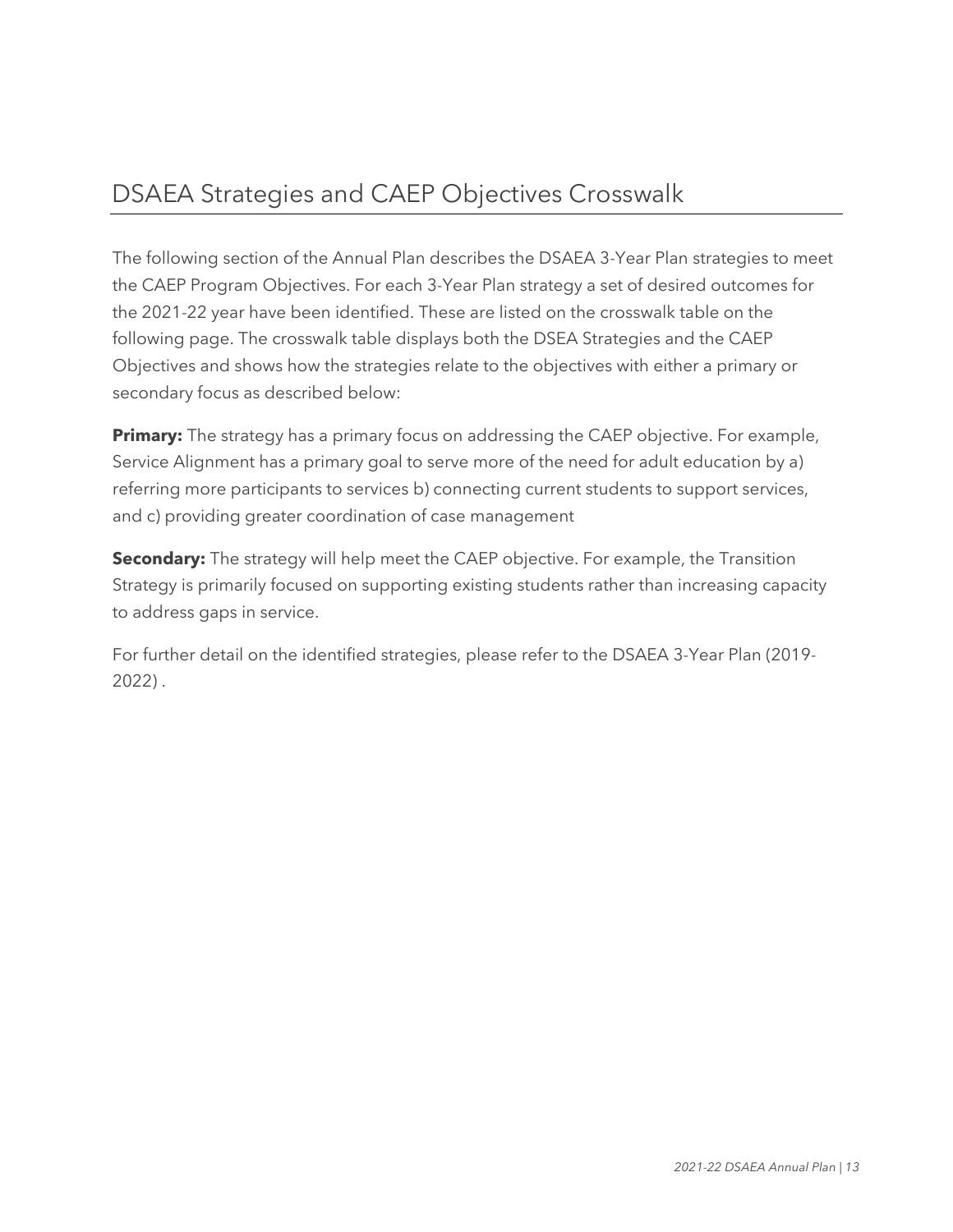|                                                                                                                                                                                                                                                                                                          |                 | <b>CAEP Objectives</b> |                         |                             |                                |  |  |
|----------------------------------------------------------------------------------------------------------------------------------------------------------------------------------------------------------------------------------------------------------------------------------------------------------|-----------------|------------------------|-------------------------|-----------------------------|--------------------------------|--|--|
| <b>DSAEA 3-Year Plan Strategies and 2021-22 Desired Outcomes</b>                                                                                                                                                                                                                                         | Gaps in Service | Transition             | Acceleration<br>Student | Development<br>Professional | Leveraging<br><b>Resources</b> |  |  |
| <b>Transition Strategy</b><br>Consortium-wide Transition Strategy for local adaptation and implementation that includes a<br>Career/Needs Assessment and Student Transition and Education Plan<br>Leveraging SB 554 to encourage co-enrollment opportunities<br>$\blacksquare$                           |                 | $\ddot{}$              | $\ddot{}$               | $\ddot{}$                   |                                |  |  |
| <b>Service Alignment</b><br>Shared vision and agreements regarding aligned intake and assessment, co-enrollment and referral<br>strategy with partner agencies such as WorkNet that build on existing working collaborations<br>including ELL pathways to Careers, TDL-AM Pathway, HOPE grant and others | $+$             | $\ddot{}$              | $\ddot{}$               |                             |                                |  |  |
| <b>Allied Health Pathway</b><br>Allied Health career pathway strategy with clear adult education onramps<br>Increased allied health programming building on successful local models of the CNA program and<br><b>MA Bootcamp</b>                                                                         |                 |                        | $\ddot{}$               |                             |                                |  |  |
| <b>TDL-AM Pathway</b><br>Short-term training programs connected to a comprehensive pathway training program<br>Continue TDL-AM Sector Partnership strategic planning and employer engagement                                                                                                             |                 |                        | $\ddot{}$               |                             |                                |  |  |
| <b>Immigrant Integration</b><br>Consortium-wide Immigrant Integration Strategy with focus on family literacy and support for highly<br>educated immigrants<br>Enhanced relationships and partnerships with immigrant serving CBOs and K-12 English Learner<br>$\blacksquare$<br>programs                 |                 | $\ddot{}$              | $\ddot{}$               | ✓                           |                                |  |  |
| <b>Capacity Building</b><br>Online and distance education and student support strategies<br>Enhanced consortium processes and procedures including member leadership on key initiatives                                                                                                                  | $\checkmark$    | $\ddot{}$              | $\ddot{}$               | $\ddot{}$                   |                                |  |  |
| <b>Educational Continuous Improvement</b><br>Professional Learning strategies and implementation plan that are applicable in the current<br>educational environment                                                                                                                                      | ✓               | $\div$                 | $\ddot{}$               | $\ddot{}$                   |                                |  |  |

+ Primary: Strategy has a primary focus on addressing the CAEP objective

 $\checkmark$  Secondary: Strategy helps meet the CAEP objective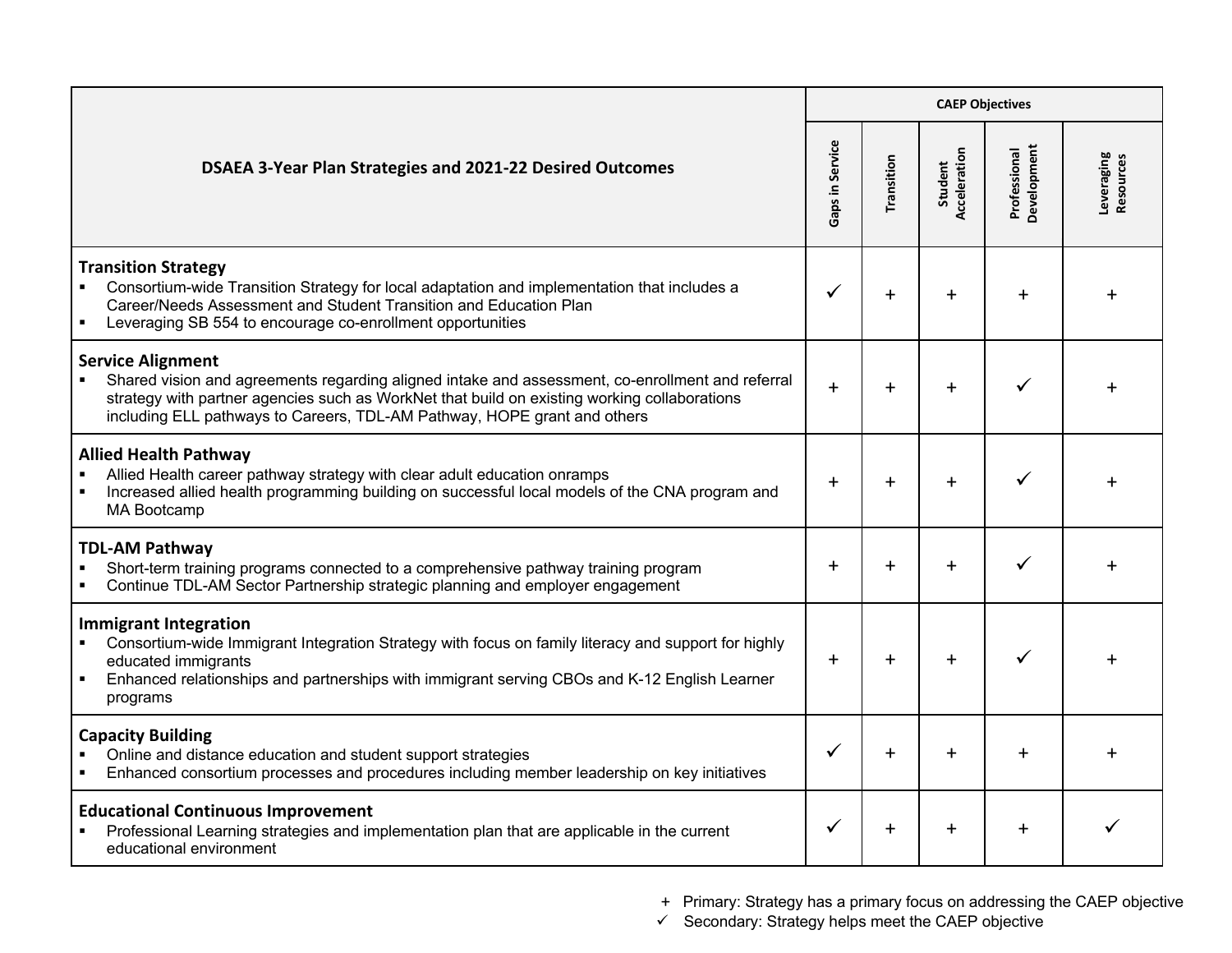# Gaps in Service

To incrementally increase capacity in identified gap areas and help maintain established levels of service the DSAEA will address programs at utilizing the Annual Plan and 3-Year Plan Strategies at both a site and consortium-wide level.

| <b>Program</b><br><b>Area</b> | <b>Gaps Indicators</b>                                                                                                       | <b>Strategies to Address Gaps in Service</b>                                                                                                                                                                                                                 |
|-------------------------------|------------------------------------------------------------------------------------------------------------------------------|--------------------------------------------------------------------------------------------------------------------------------------------------------------------------------------------------------------------------------------------------------------|
| ABE/ASE                       | 1.4% of need met for population<br>25+ without a High School<br>Diploma                                                      | Increased service alignment and<br>coordination with partners to<br>address student needs and barriers<br><b>Transition Strategy</b><br><b>Educational Continuous</b><br>Improvement<br>Continue to offer HiSet and GED in<br>school and community locations |
| <b>CTE</b>                    | 1.2% of need met for<br>unemployed population<br>4.1% of need met for population<br>18+ and without a High School<br>Diploma | Develop contextualized career<br>pathways such as the TDL-AM and<br>Allied Health pathway that address<br>multiple student needs<br>simultaneously                                                                                                           |
| <b>ESL</b>                    | 1.6% of need met for English<br>Language Learners 18+                                                                        | Immigrant Integration Strategy<br>o Address needs of ELL<br>students in all program areas,<br>not just ESL<br>English Plus Integration<br>$\circ$<br>Model<br><b>Educational Continuous</b><br>Improvement                                                   |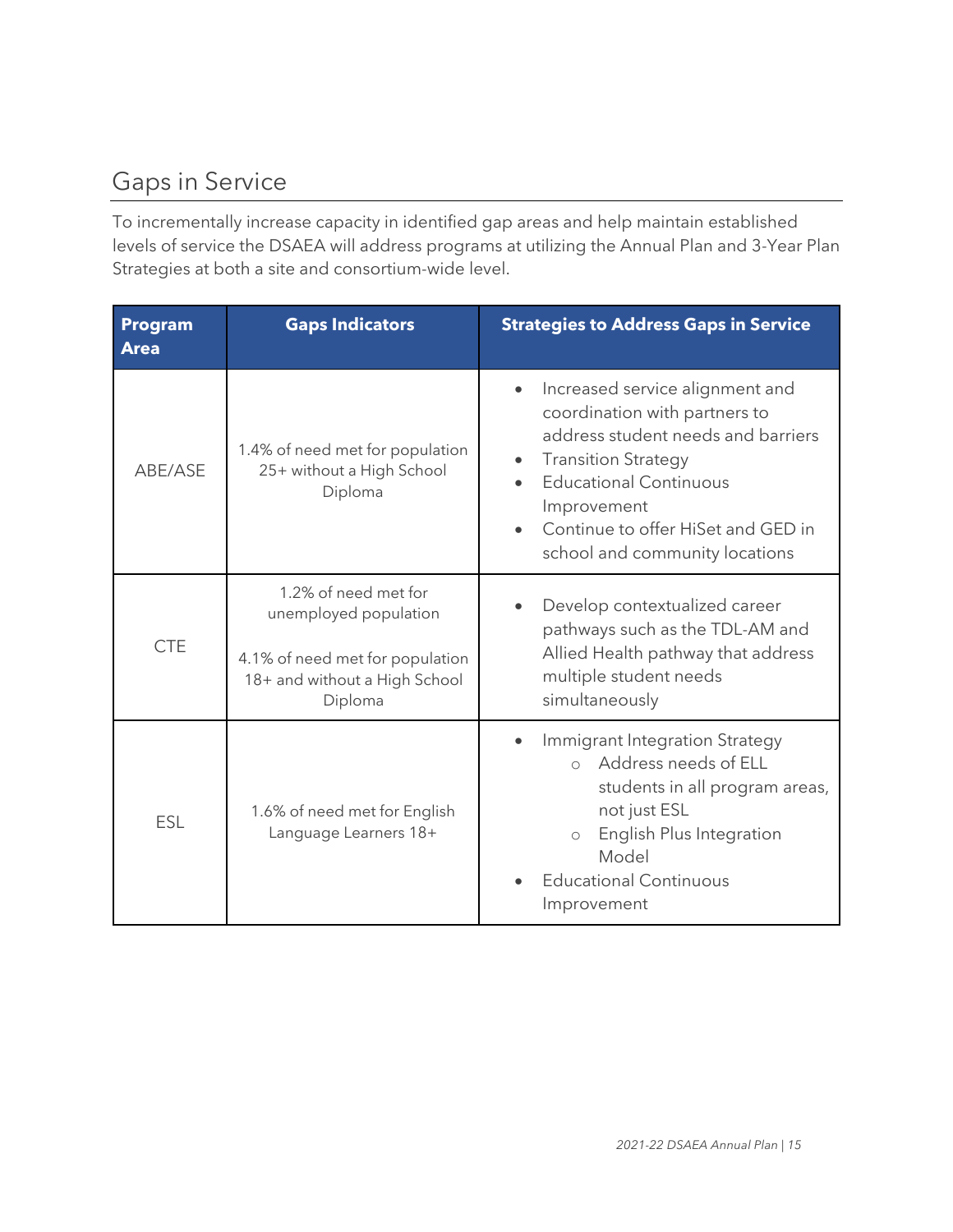### Seamless Transitions

### **Transition Strategy**

**Goal:** Develop a coordinated Transition Strategy to support students to meet their college, career and community goals

**Description:** The DSAEA educational leadership will work continue to work together to develop alignment on the core shared elements of a Transition Framework. The Transition Framework will describe the mutually agreed upon principles, practices and tools for supporting student transitions.

In addition to this long-term strategy the Transition Specialists will be actively engaged in providing student support and sharing their learnings on how to best do this in a distance environment. Transition Specialists will also play key roles in the implementation of the Immigrant Integration and Service Alignment strategies.

The transition strategy will be developed to ensure the following:

- Effective use of staff resources to improve student transitions to goal
- Meeting individual needs of students and helping get them to their goals
- Targeting resource to improve student transitions

Two core elements of the transition strategy are a Career/Needs Assessment and a Student Transition and Education Plan that address the items listed in the table below.

|                                     | <b>Career and Needs Assessment</b>                                                                                           |                                     | <b>Student Transition and Education Plan</b>                                                                                                                                                                                                                                                                          |
|-------------------------------------|------------------------------------------------------------------------------------------------------------------------------|-------------------------------------|-----------------------------------------------------------------------------------------------------------------------------------------------------------------------------------------------------------------------------------------------------------------------------------------------------------------------|
| $\bullet$<br>$\bullet$<br>$\bullet$ | Occupational Interests<br>Aptitudes<br>Skills<br>Career Exploration<br>Readiness<br>Assets<br><b>Barriers</b><br>Other needs | $\bullet$<br>$\bullet$<br>$\bullet$ | Short-Term and Long-Term Goals<br>Individualized Road Map<br>Frequent Plan Updates<br>Different Planning Processes for Student Goals<br>Delta Transition<br><b>Employment Transition</b><br>$\circ$<br>Community and Immigrant Integration<br>$\circ$<br>Timeline and Methods for following up on<br>student progress |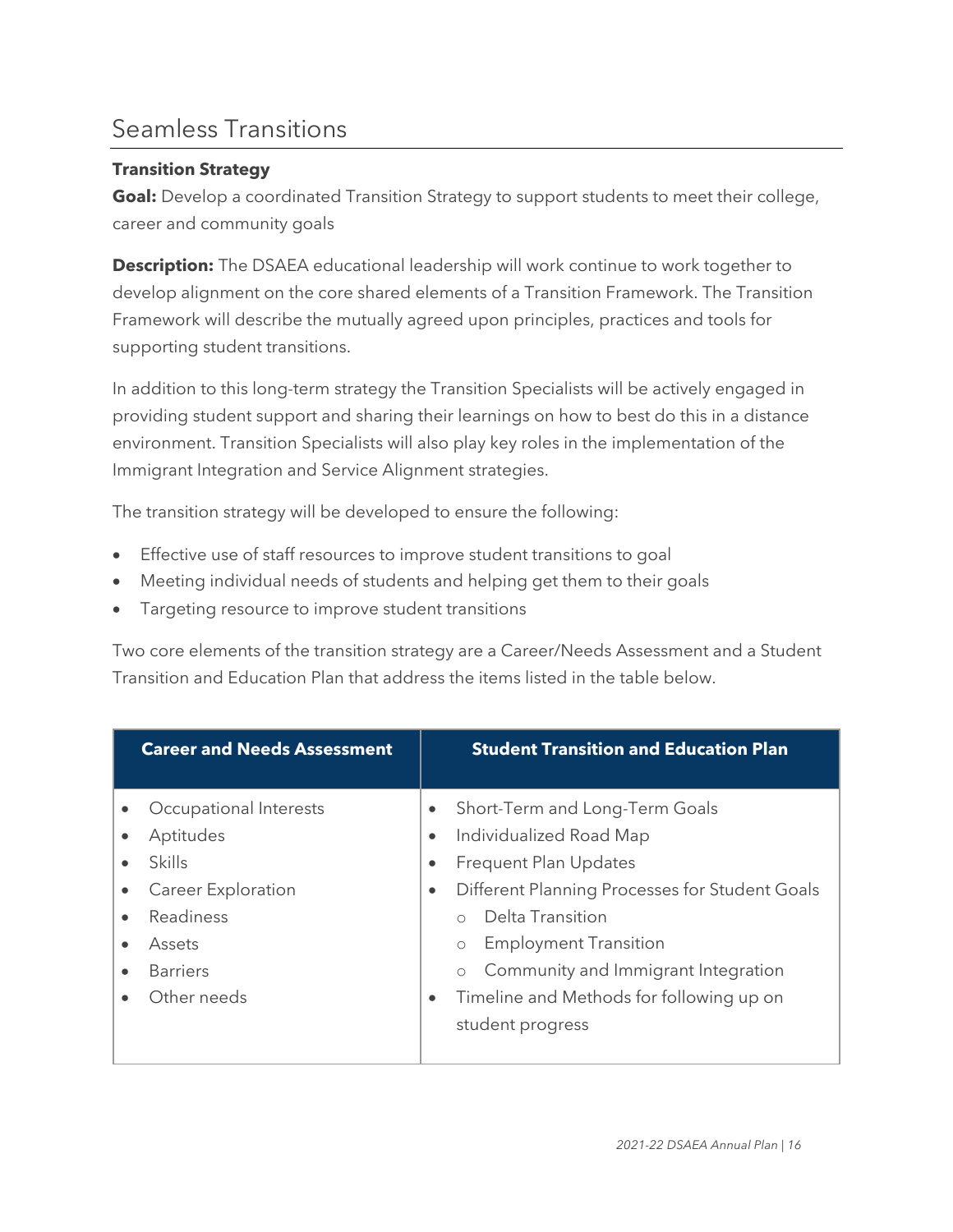### **Immigrant Integration**

**Goal:** Identify and implement a sequence of education, training and support services for immigrants to integrate into their communities

**Description:** The consortium is actively engaged with the Migration Policy Institute(MPI), Catholic Charities and San Joaquin County WorkNet to develop and implement a model for holistic adult education service delivery to promote student success in the three domains of immigrant integration: Linguistic/Academic, Civic and Economic. Support will be provided to students in the classroom, outside of the classroom and in the community. MPI has conducted San Joaquin County-specific immigrant demographic research to help develop targeted programming, potentially in coordination with existing K-12 English Language and parent empowerment efforts. These efforts build on the "English Plus Integration" model. The consortium is an active partner with the San Joaquin County WorkNet on the English Learners Pathways to Careers Grant. These efforts will build on existing promising practices and pilot projects across California and locally such as the:

- California Workforce and Labor Agency English Learner Navigator Pilot Project
- South Bay Consortium for Adult Education Immigrant Integration Project
- ALLIES Immigrant Integration Model
- Central Valley Immigrant Integration Alliance
- San Joaquin County Immigrant Integration Collaborative
- Immigrant Integration metrics developed in response to Assembly Bill 2098.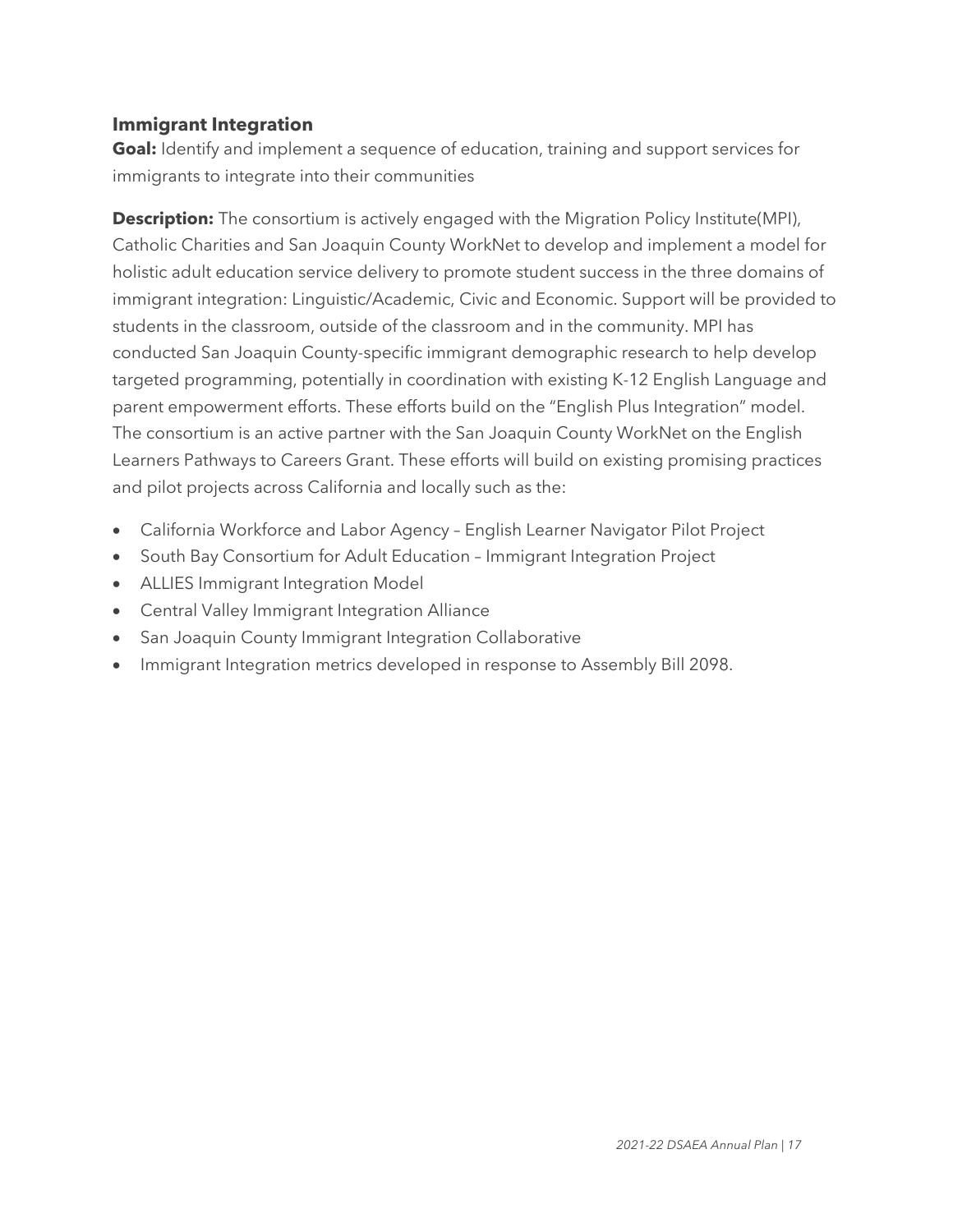### Student Acceleration

### **Strategic Planning and Capacity Building**

**Goal:** Improve educational outcomes through strategic planning and development of member capacity

### **Description:**

In response to the identified needs for capacity building prior to and during the pandemic the consortium formed the Strategic Planning and Capacity Building team to address leadership, instructional and fiscal matters.

The team identified the need to support members to develop or leverage distance learning and student support strategies. The team will guide and support the 3-Year planning process.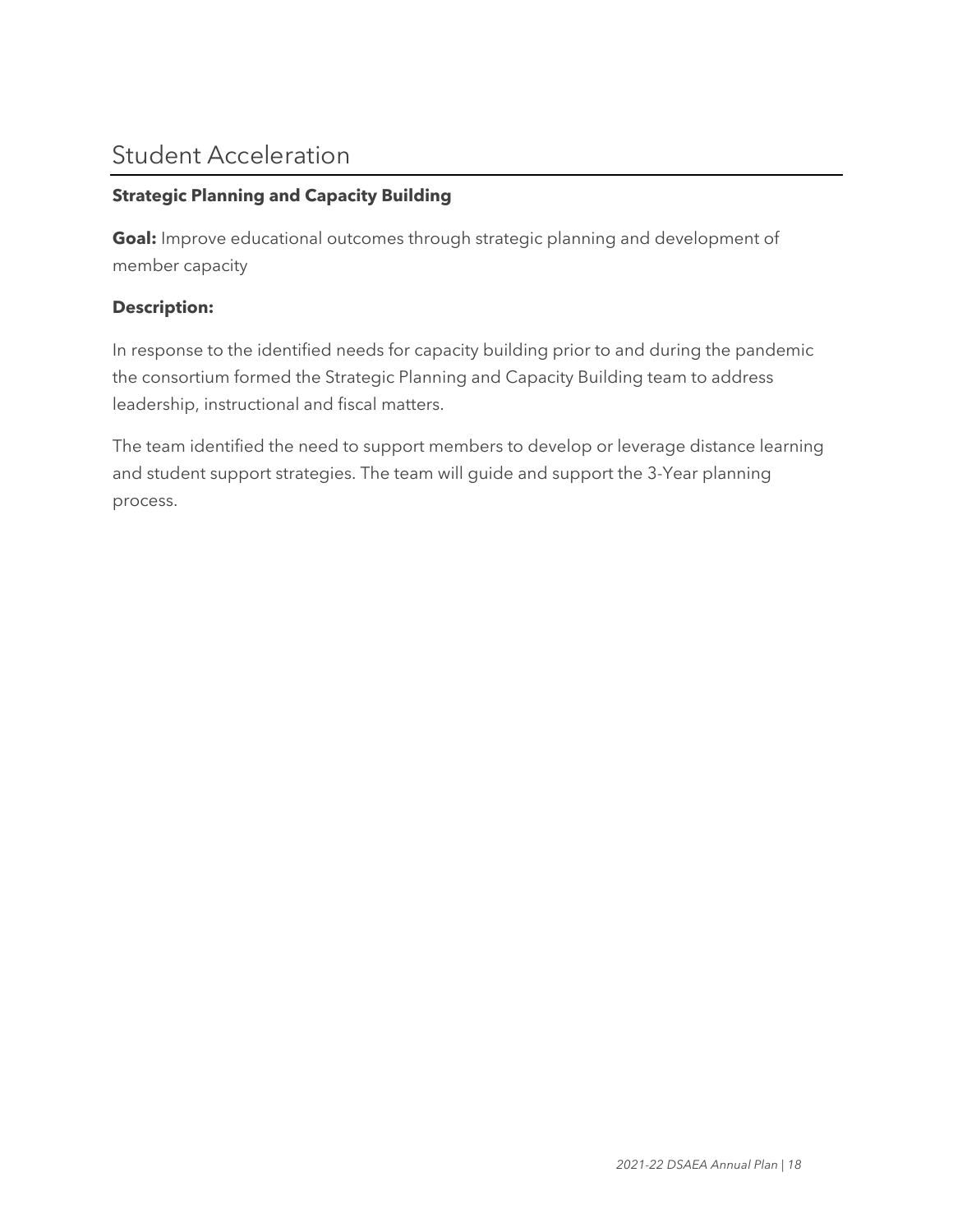# Shared Professional Development

Professional Development is embedded across the strategy areas. In addition to job embedded and site based professional learning the consortium supports conference attendance at priority professional development events such as those hosted by the following organizations: California Adult Education Administrators' Association (CAEAA), Comprehensive Adult Student Assessment Systems (CASAS), California Adult Education Program (CAEP), California Council for Adult Education (CCAE), Computer-Using Educators (CUE), National Career Pathway Network (NCPN) and National Career Transitions Network (NCTN).

### **Capacity Building**

**Goal:** Improve agency and consortium capacity to deliver high quality adult education to meet community needs.

**Description:** Capacity Building efforts center on providing administrators the resources and tools they need to build and maintain strong programs that serve populations of need in the service area. Over the last three years all consortium members participated in some form of capacity building or strategic planning. These efforts addressed site-level issues such as overall practices and procedures, instructional improvements, facility and staffing constraints. The Adult Education Leadership Network (AELN) was also established during this time to serve as an administrator forum for ongoing mutual support and information exchange. The AELN is comprised of all site administrators and meets monthly prior to Steering Committee meetings.

Capacity Building is an ongoing process at the site and consortium-level. The Strategic Planning and Capacity Building Team (SPCB) is a smaller group of administrators that meets regularly to monitor and address these issues in coordination with the DSAEA Staff Team.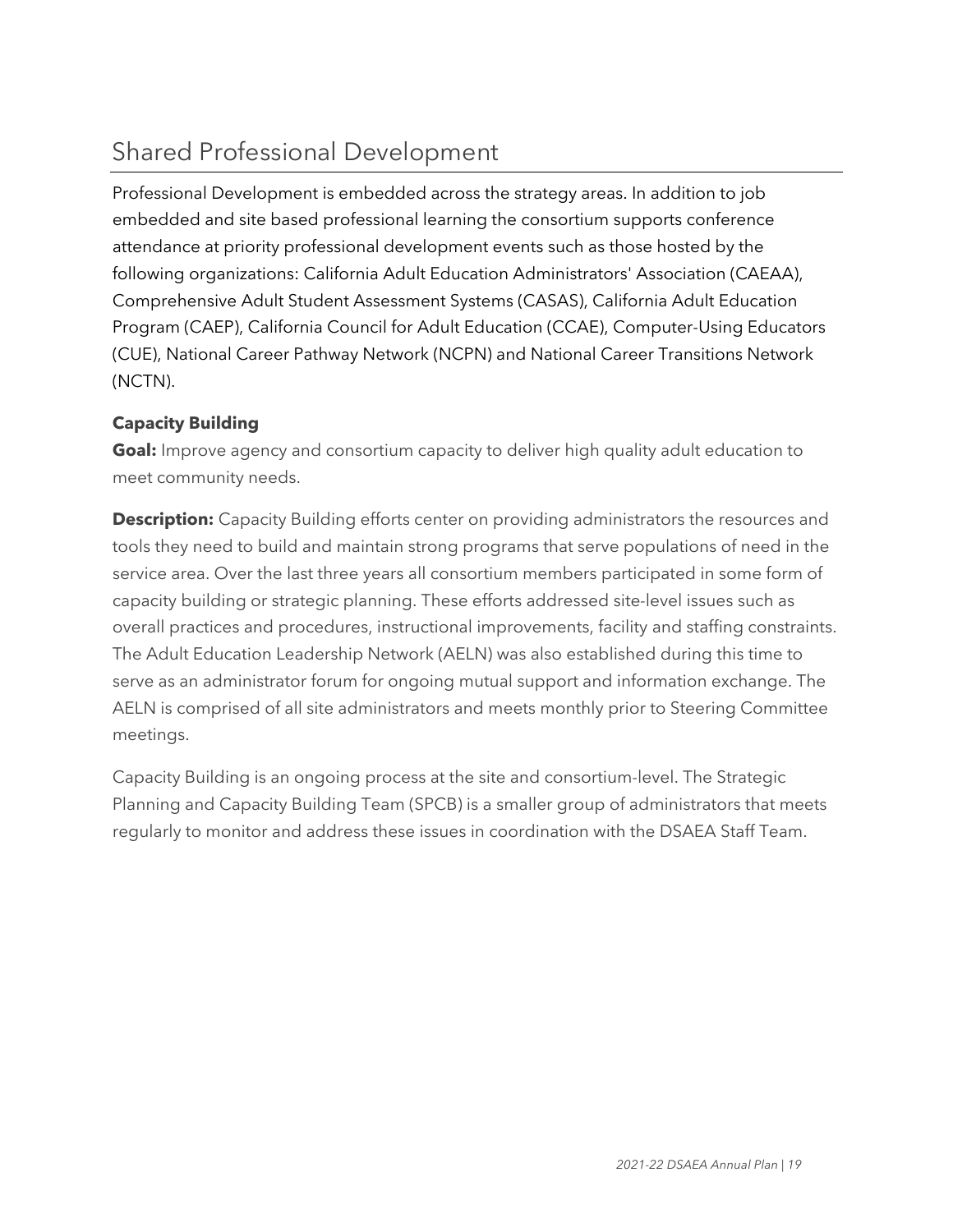### Leveraging Resources

### **Service Alignment**

**Goal:** Identify opportunities for and implement Service Alignment across educational and partner organizations

**Description:** This strategy will build on existing preliminary efforts to collaborate with partner agencies to better serve shared students. Since 2015, DSAEA has periodically convened groups of or met directly with partner agencies to build relationships, share information and identify potential areas for future collaboration. The importance of this strategy is underscored by the impacts of that pandemic where typical in-person service delivery to the community has been disrupted. Future activities include:

- Bringing key staff together for regular information sharing, training and development of best practices, especially as it relates to the DSAEA Three-Year Plan strategies and providing services in the covid era.
- Conducting resource mapping exercises to better understand who does what and where for specific population groups to identify special projects to work on in greater depth.
- Convening regular meetings for organizational leaders and staff to address topics such as:
	- o Developing strategies to address the digital divide
	- o Co-enrollment, Leveraging resources, Co-located staff programming and services, Data sharing, Developing a shared case management approach, Developing a common intake, assessment and referral process that accelerates client progress and reduces administrative time requirements